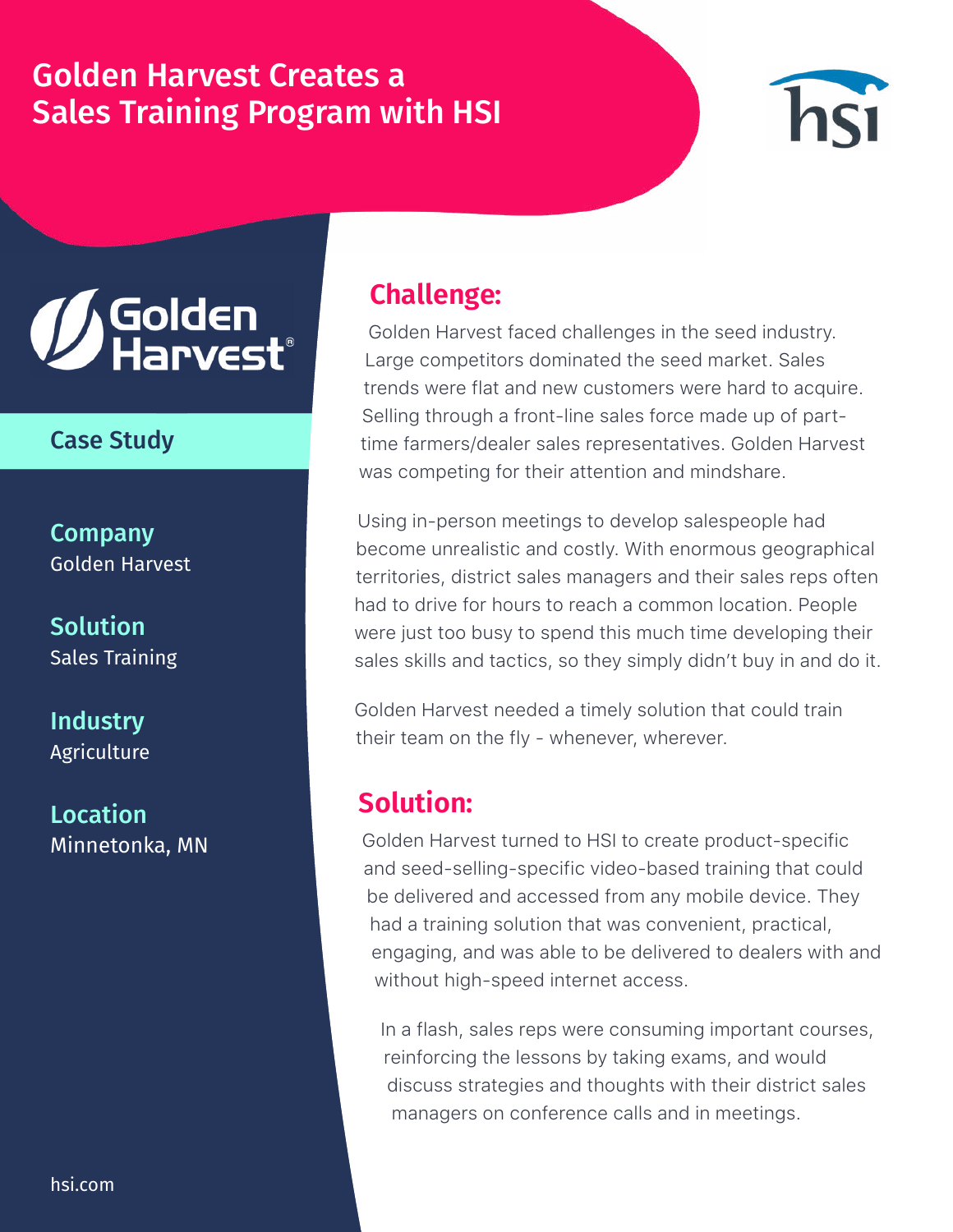

## **Convenient, Practical, and Engaging:**

HSI's custom video solutions were a set of curricula for three levels of seed dealer certification, as well as a host of electives covering seasonal calls and special development needs.



#### **Custom Content:**

Completely custom content focusing specifically on Golden Harvest, their products, and their sales approach to customers

#### **Targeted Training:**

45+ courses in sales, advanced sales, field staff training, electives, and Agronomy Up Front



#### **Far-Reaching Curriculum:**

Courses for training, coaching, refresher learning, sales meetings, performance support, and many other important avenues within the organization



#### **Accountability:**

Readily accessible DSM tracking report on course views and test results for every sales representative